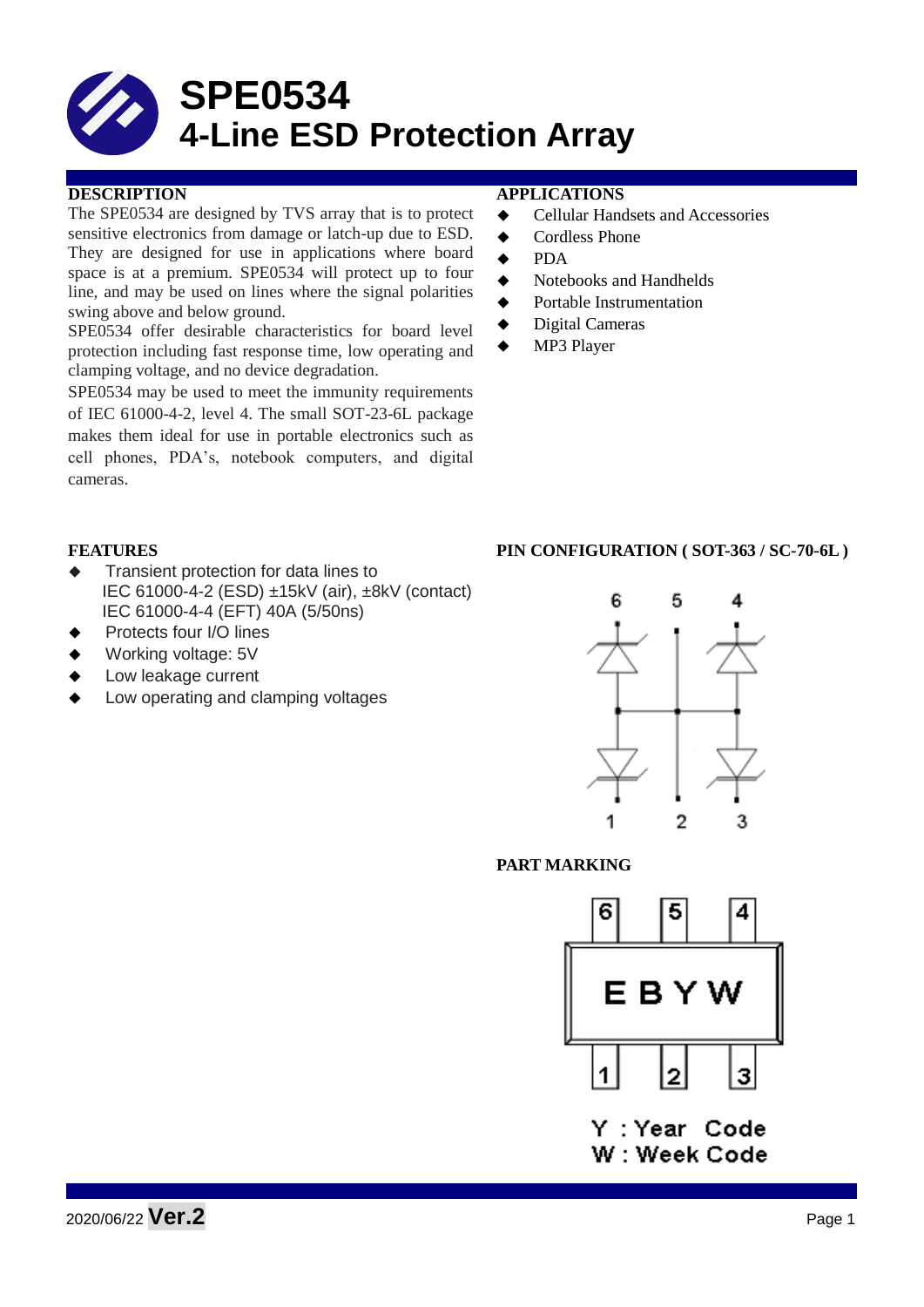

### **ORDERING INFORMATION**

| <b>Part Number</b> | Package | <b>Part Marking</b> |
|--------------------|---------|---------------------|
| SPE0534S36RGB      | SOT-363 |                     |

 $\frac{1}{2}$  Week Code : A ~ Z( 1 ~ 26); a ~ z( 27 ~ 52)

※ SPE0534S36RGB : Tape Reel ; Pb – Free ; Halogen -Free

## **ABSOULTE MAXIMUM RATINGS**

(TA=25℃ Unless otherwise noted)

| <b>Parameter</b>                                 | <b>Symbol</b> | <b>Typical</b> | Unit            |  |
|--------------------------------------------------|---------------|----------------|-----------------|--|
| Peak Pulse Power ( $tp = 8/20 \mu s$ )           | Ppk           | 250            | W               |  |
| Maximum Peak Pulse Current ( $tp = 8/20 \mu s$ ) | Ipp           |                | A               |  |
| ESD per IEC $61000 - 4 - 2$ (Air)                | Vpp           | ±15            | <b>KV</b>       |  |
| <b>ESD</b> per IEC $61000 - 4 - 2$ (Contact)     | Vpp           | $\pm 8$        | KV              |  |
| <b>Operating Junction Temperature</b>            | Tі            | $-55 \sim 125$ | $\rm ^{\circ}C$ |  |
| <b>Storage Temperature Range</b>                 | <b>TSTG</b>   | $-55 \sim 150$ | $\rm ^{\circ}C$ |  |
| Lead Soldering Temperature                       | Tī.           | 260(10sec)     | $\rm ^{\circ}C$ |  |

# **ELECTRICAL CHARACTERISTICS**

(TA=25℃ Unless otherwise noted)

| <b>Parameter</b>                 | <b>Symbol</b> | <b>Conditions</b>                                  | Min. | <b>Typ</b> | Max. | Unit         |
|----------------------------------|---------------|----------------------------------------------------|------|------------|------|--------------|
| Reverse Stand – Off<br>Voltage   | <b>VRWM</b>   |                                                    |      |            | 5    | V            |
| <b>Reverse Breakdown Voltage</b> | <b>VBR</b>    | It = $1mA$                                         | 6    |            | 8.5  | $\mathbf{V}$ |
| <b>Reverse Leakage Current</b>   | IR            | $V_{\text{RWM}} = 5V$ , T=25°C                     |      | 0.01       |      | μA           |
| <b>Reverse Leakage Current</b>   | IR            | $V_{\text{RWM}} = 3V$ , T=25°C                     |      | 0.01       | 0.5  | μA           |
| <b>Clamping Voltage</b>          | Vc            | Ipp = $1A$ , tp = $8/20 \mu s$                     |      |            | 11.5 | V            |
| <b>Clamping Voltage</b>          | Vc            | Ipp = 7A, tp = $8/20 \mu s$                        |      |            | 15   | $\mathbf{V}$ |
| <b>Junction Capacitance</b>      | <b>Cj</b>     | Between I/O Pin and GND<br>$V_R = 0V$ , $f = 1MHz$ |      | 10         | 20   | pF           |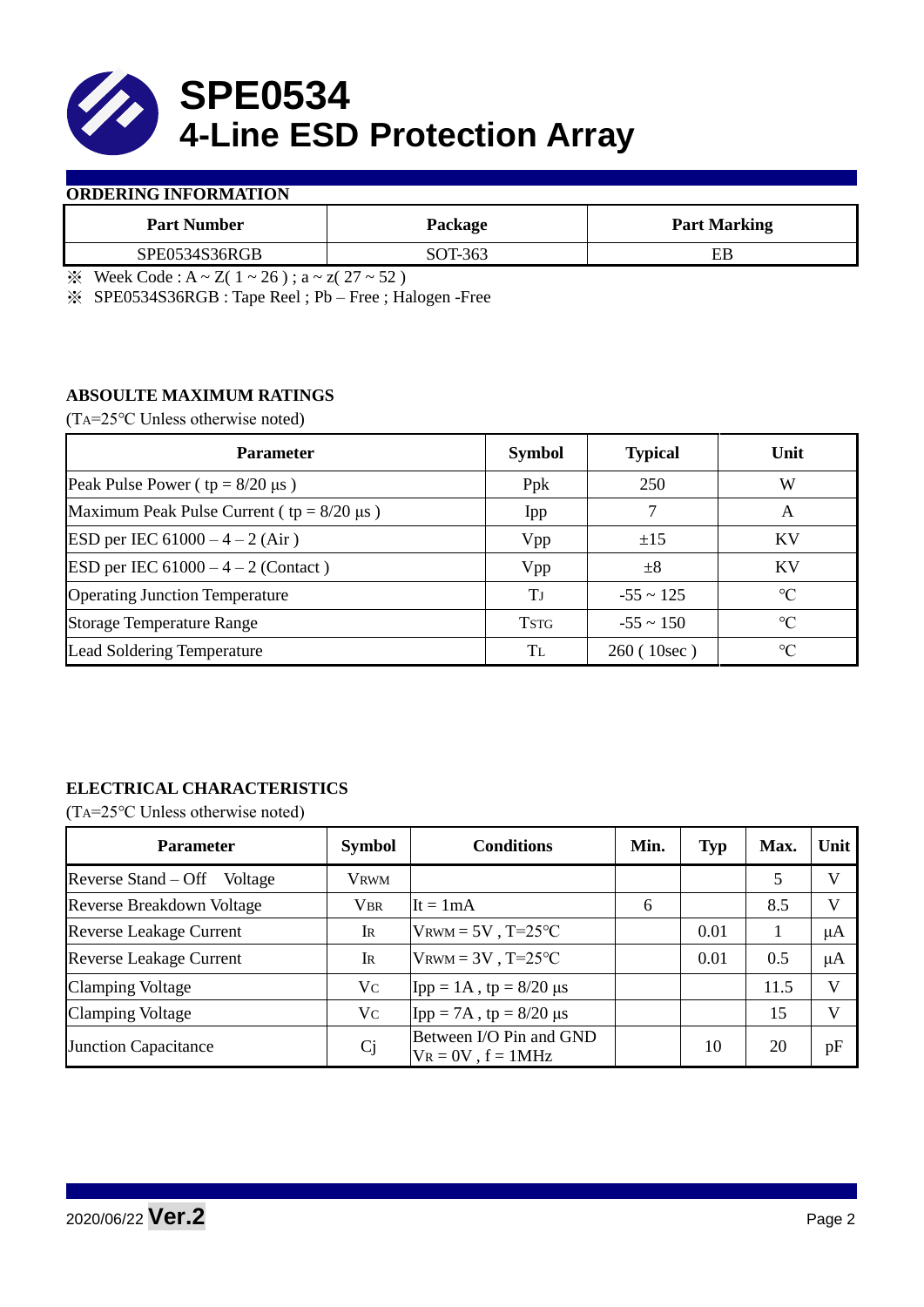

## **TYPICAL CHARACTERISTICS**



2020/06/22 **Ver.2** Page 3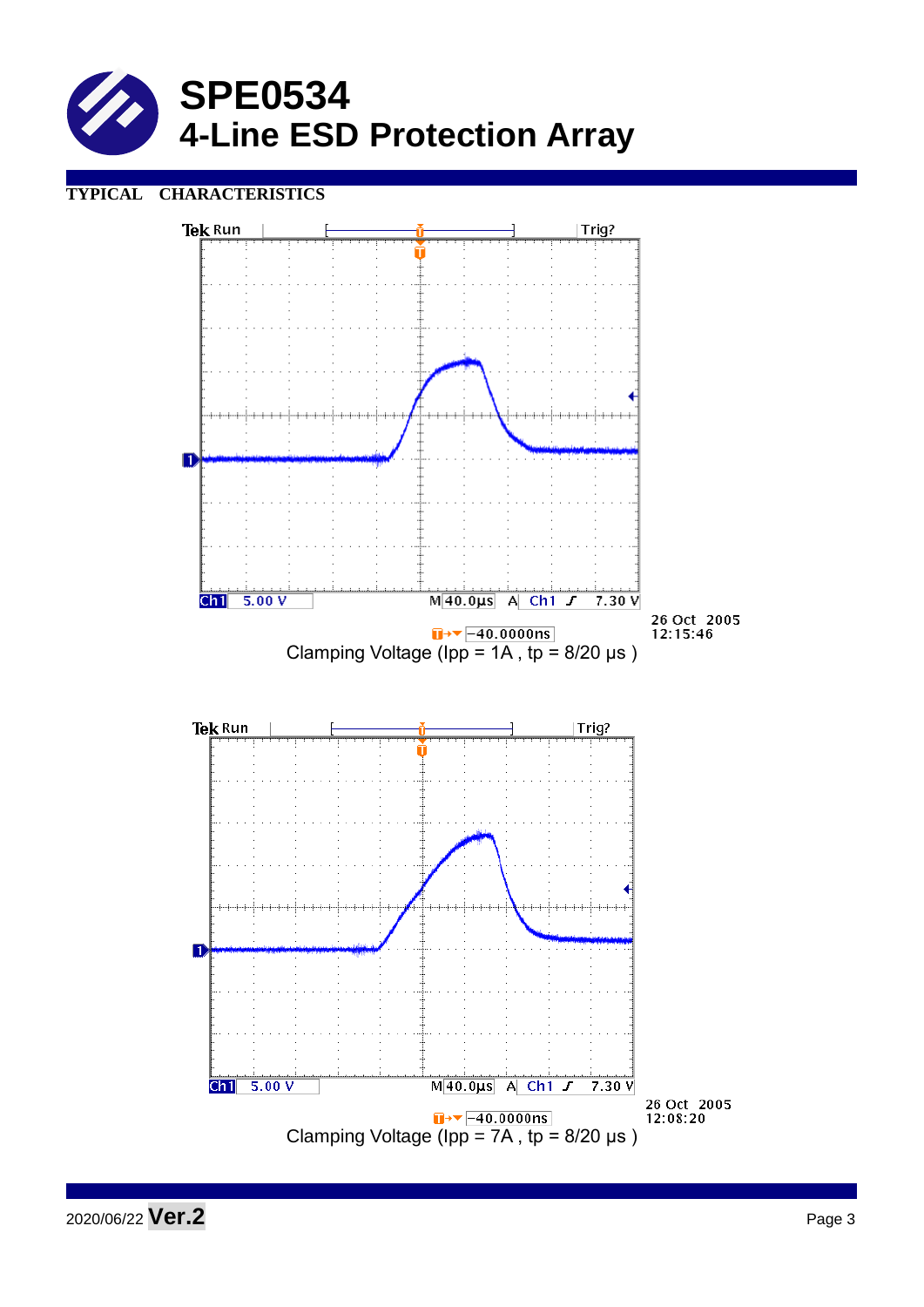

## **TYPICAL CHARACTERISTICS**





 **Initial Junction Temperature** 



**Fig 1 : Junction Capacitance V.S Reverse Voltage Applied Fig 2 : Peak Plus Power V.S Exponential Plus Duration**



**Fig 3 : Relative Variation of Peal Plus Power V.S Fig 4 : Forward Voltage Drop V.S Peak Forward Current**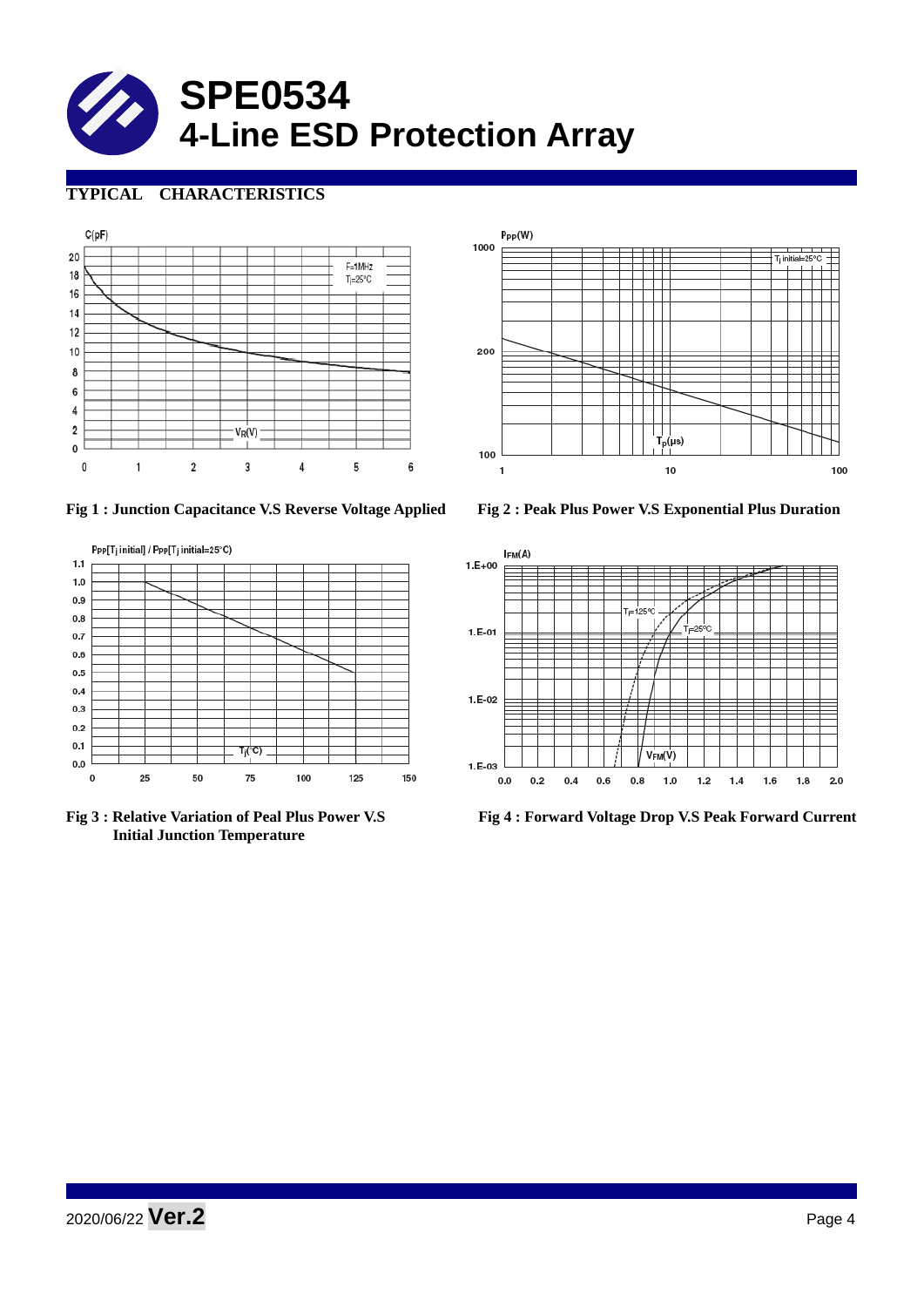

## **APPLICATION NOTE**

## **Device Connection for Protection of Four Data Lines**

SPE0534 is designed to protect up to four data lines. The device is connected as follows:

1. The TVS protection of four I/O lines is achieved by connecting pins 1, 3, 4 and 6 to the data lines. Pin 2 and 5 are connected to ground. The ground connection should be made directly to the ground plane for best results. The path length is kept as short as possible to reduce the effects of parasitic inductance.



### **Circuit Board Layout Recommendations for Suppression of ESD**

Good circuit board layout is critical for the suppression of ESD induced transients. The following guidelines are recommended:

- 1. Place the TVS near the input terminals or connectors to restrict transient coupling.
- 2. Minimize the path length between the TVS and the protected line.
- 3. Minimize all conductive loops including power and ground loops.
- 4. The ESD transient return path to ground should be kept as short as possible.
- 5. Never run critical signals near board edges.
- 6. Use ground planes whenever possible.